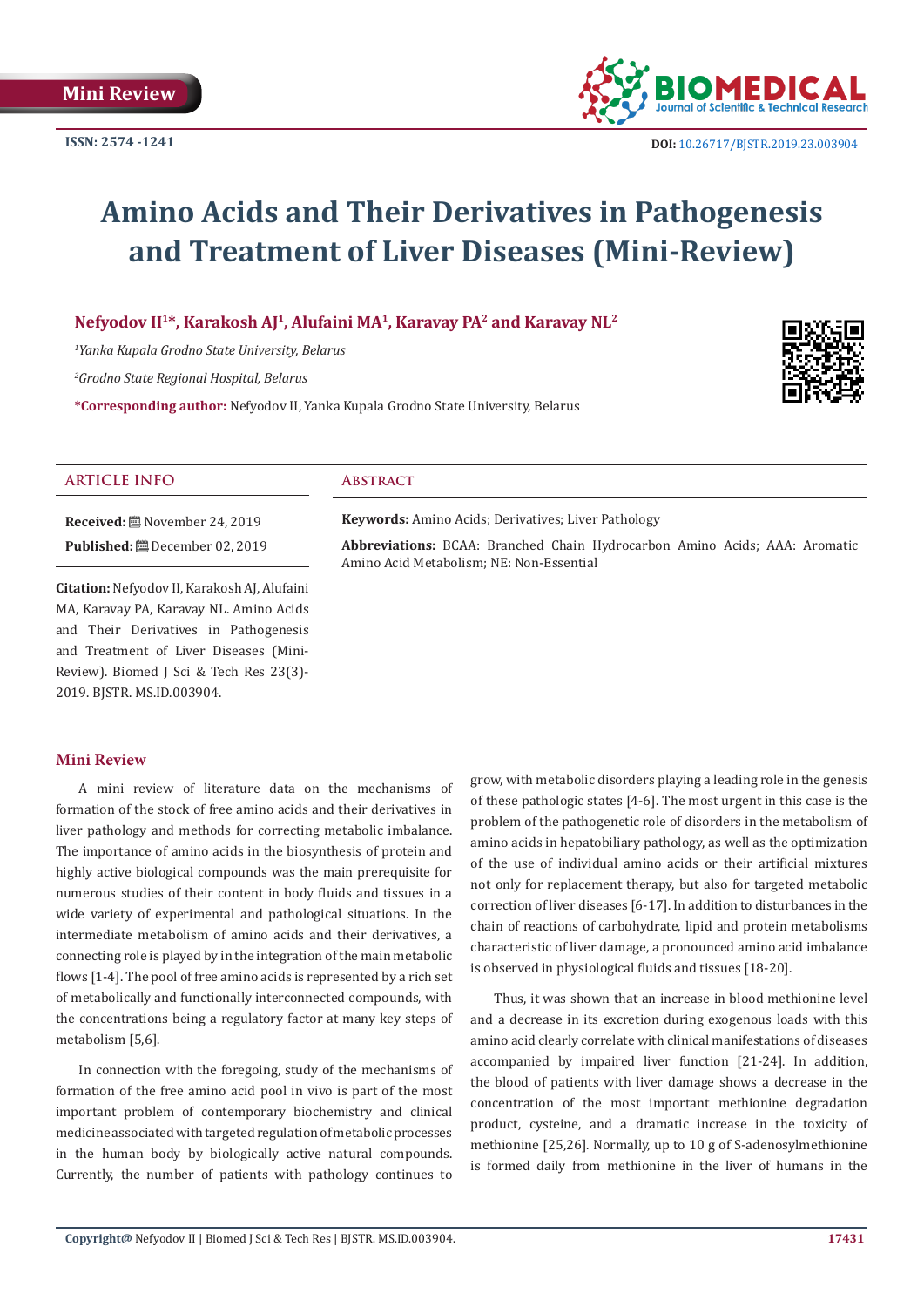S-adenosyl synthetase reaction. A decrease in its operating time, which leads to a depletion of the cysteine pool, not only exacerbates the negative nitrogen balance that develops as a result of liver dysfunction, but also prevents detoxification reactions [27-31]. The latter, as is known, are associated with transmethylation processes in which S-adenosylmethionine plays the role of a donor of CH3 groups, and with the formation of glutathione, the synthesis of which requires cysteine [32-35].

The search for ways to normalize the metabolism of sulfur-containing amino acids in the last decade was the result of the use of S-adenosylmethionine preparations for the treatment of hepatic pathology. It was found that about half the total pool of methionine in humans is catabolized in the liver, with 80% of it being converted to S-adenosylmethionine. Subsequently, it was proved that the latter methylates are not only proteins, histones, biogenic amines and hormones, but also phospholipids of cell membranes. Thus, S-adenosylmethionine is able to increase the fluidity of the hepatocyte membranes. It is recommended as an additive in amino acid mixtures for parenteral nutrition. At present, the most famous commercial preparation of S-adenosylmethionine in Europe [36-39].

It has been shown that with pathology accompanied by liver damage and a decrease in the activity of oxidation of other substrates, the body can satisfy its energy requirements by 30-40% due to the oxidation of branched chain hydrocarbon amino acids (BCAA) - valine, leucine and isoleucine in peripheral tissues (the main muscle) and gluconeogenesis [1-6,12-16]. Activation of BCAA utilization along with their insufficient intake in such situations leads to a decrease in their level in blood plasma [12-16,40]. In addition, since the liver is the main site of aromatic amino acid metabolism (AAA), in these cases the phenylalanine hydroxylation rate and its conversion to tyrosine are reduced. The hydroxylation coefficient (phenylalanine/tyrosine ratio) increases with hepatic pathology. Disorders in the utilization of BCAA and AAA by the liver during its pathology gave rise to the use of the APC / AAA molar ratio to quantify the amino acid imbalance [41,42].

Thus, the imbalance between the hepatic utilization of the BCAA and AAA is one of the signs of its pathology. The oral administration of BCAA mixtures for these purposes increases their level while reducing the AAA content in the blood plasma of patients with liver failure. In the same study, the feasibility of using BCAA in subclinical forms of hepatic encephalopathy was proved, and their purpose under any catabolic conditions in the postoperative period was justified since they stimulate protein biosynthesis in muscles and liver and inhibit proteolysis, reducing negative nitrogen balance [43,44]. The above served as the basis for the design and use for parenteral nutrition in hepatology of specialized amino acid mixtures enriched in BCAA. Theoretically, their purpose in hepatic pathology is justified by the catabolic orientation of metabolic processes, the ability of these amino acids to activate protein biosynthesis and eliminate amino acid imbalance [12-16].

The results of the clinical testing of the oral administration of BCAA served as the basis for production of the tablet form of a mixture of these amino acids that is highly authoritative in the field of creating new hepatoprotections by Dr. Falk [45-47].

A natural development of the "amino acid" correction of hepatic pathology was the design of a number of highly specialized amino sols with targeted action, characterized by a high content of BCAA and a minimum of AAA, methionine and histidine. At the same time, in such mixtures, the glycine concentration is reduced to 8%, since the latter is one of the amino acids and acts as an inhibitory neuromodulator in the central nervous system, and to activate the detoxification and urea processes in them, the arginine content was increased to 13%. Similar drugs are created and tested in our country (FO-80 or "hepatamine"). Such FO-80 mixtures were widely used abroad: Aminosteryl-Hepa (Germany), Levamin-Hepa (Finland), Ner-OU (Japan) [5]. One of the main objectives of drug therapy for liver damage is prevention of liver failure and encephalopathy complicating it. The metabolism of proteins and amino acids in the development of liver failure is disturbed in the first place. In 63% of cases, acute liver failure is accompanied by subclinical forms of hepatic encephalopathy [48-50]. In the pathogenesis of the latter, an impairment in the metabolism of amino acids is also given a leading place.

Thus, with the development of acute liver failure, azotemia is noted, the plasma content of ammonia is increased, and that of glutamine is increased in the cerebrospinal fluid, which indicates accumulation of ammonia in the brain. Along with the activation of protein degradation processes in the intestine and in the liver, the urea formation cycle and AAA catabolism are inhibited and the activation of BCAA degradation in the muscles occurs. An increase in the concentration of ammonia in the brain activates glycolysis and inhibits the tricarboxylic acid cycle, causing a decrease in energy production. As a result of this, there is a disturbance in the formation of excitatory amino acids glutamate and aspartate in neurons with the formation of an excess of inhibitory neuromodulator glutamine. In addition, this leads to a disturbed synthesis of gamma-aminobutyrate. As a result, the balance of excitatory and inhibitory amino acids changes. The effects of ammonia in the brain are potentiated by neurotoxic products formed during the breakdown of AAA, and the production of false neurotransmitters is activated. The end result of these metabolic disorders is dysfunction of the central nervous system with a predominance of inhibition processes in it.

Thus, hepatobiliary pathology is characterized by significant disturbances in the intermediate metabolism and a change in the content of free amino acids (especially sulfur-containing, AAA and BCAA) in the blood plasma and liver. Consequently, study of amino acids is a promising field of present-day hepatology based on the concept of the role of amino acids and their derivatives in the pathogenesis of liver damage and the use of drugs in hepatic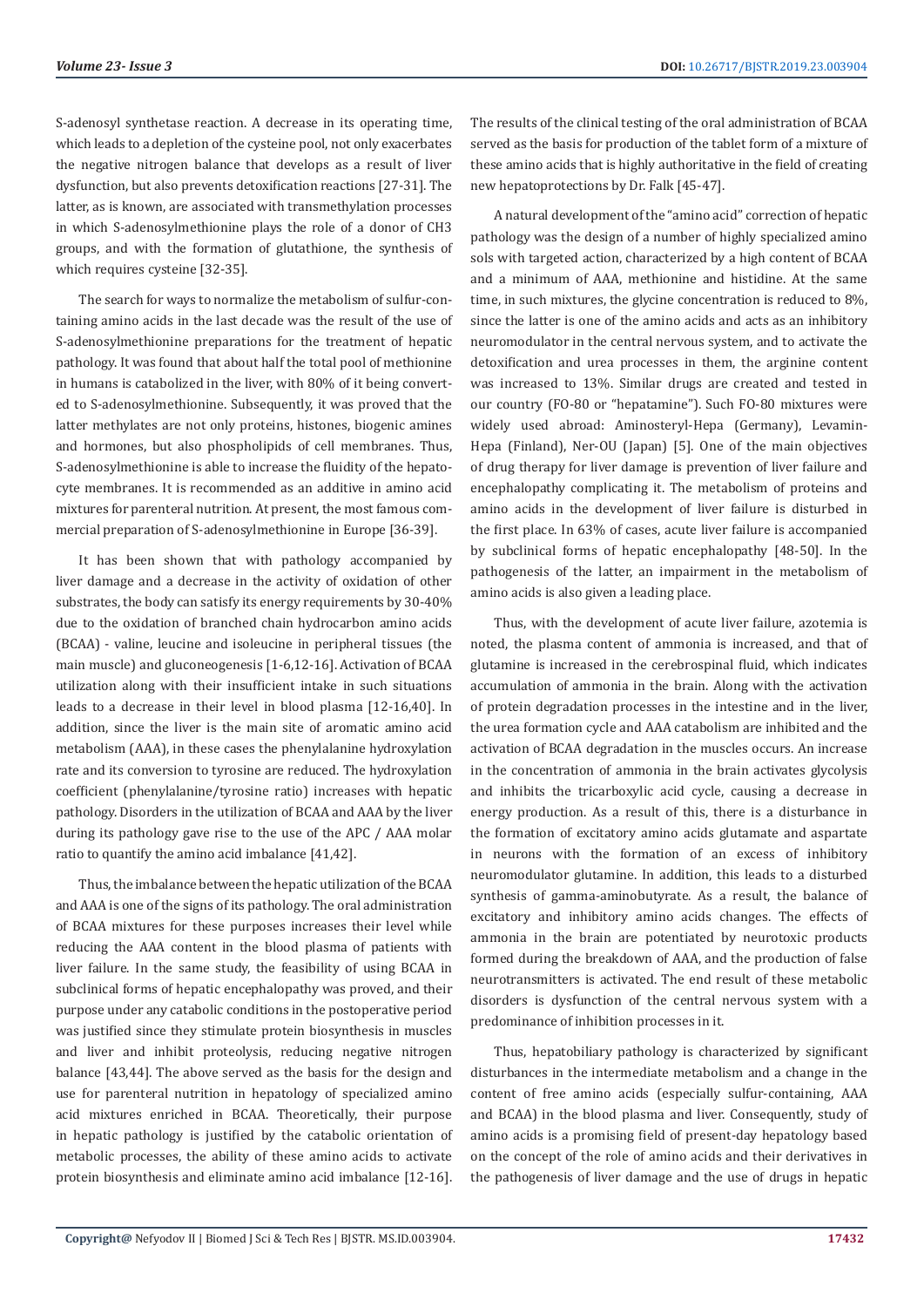pathology. The reason for the use of taurine in liver diseases was the relatively long-established ability of this compound to form paired bile acids [49,51]. For humans, taurine is an almost essential amino acid, and with prolonged parenteral nutrition or insufficient intake of it, disturbances arise in the conjugation of bile acids and lipid absorption. Therefore, the composition of artificial mixtures for baby food (Semilak, USA) or our Tonus-1 mixtures (Belarus), as well as amino sols used in pediatric practice (Vamin-Lact - Sweden, Levamin-Lact - Finland), supplementary contains taurine in amounts that meet the daily requirements. At present, it has been shown that taurine, in addition to its participation in the synthesis of paired bile acids, is a neurotransmitter and modulator in the central nervous system, a regulator of membrane excitability in the heart, an agent that actively affects the endocrine and reproductive functions of animals, protecting cell membranes from toxic substances . All this put it in a number of effective means of influencing the functional systems of the body and aroused quite justified interest not only of biochemists and physiologists, but also of clinicians in this natural metabolite of the animal organism. A 4% taurine solution under the name "Taufone" is used only in the form of eye drops and sub-conjunctival injections in ophthalmology as a stimulator of regeneration processes [2,12].

In studying the special pharmaceutical and biological activity of taurine, it was established that the compound has hepatoprotective and radioprotective properties. So, prescribed in various doses and modes of administration, taurine increases the survival of animals, prevents depression of blood cells and weight coefficients of lymphoid organs. In the anti-radiation effect, it is not inferior to the reference drugs hexamine and cysteamine, comparing favorably with their low toxicity and the predicted absence of adverse reactions undesirable for the body, as well as the contraindication to use. It has been proven that taurine exhibits hepatoprotective properties: it activates metabolic processes in the liver, increases its resistance to pathogenic effects and activates the restoration of its functions in various injuries [2,12,52-54]. Taurine is slightly toxic, does not cumulate in the body, does not have an irritant effect, does not affect reproductive function and offspring, does not exhibit allergenic properties and does not adversely affect the immune system. With its chronic prescription, the changes occurring in morphological, physiological, and biochemical parameters are not damaging, reversible, and return to the initial level after drug withdrawal within 8–10 days [12].

Therefore, our efforts were focused on the study of the specific metabolic activity of taurine as a regulator of amino acid metabolism, hepatoprotective and radioprotective drug and a component of artificial amino acid mixtures. Ultimately, this part of the work was almost completed by the development for the tablet dosage form of this drug, and clinical trials of taurine tablets as hepatoprotective and radioprotective agents according to the specific indications for use are being completed in specialized clinics. In connection with the latter, it was especially important to study the mechanisms of biosynthesis, as well as the formation of an intracellular pool of sulfur-containing amino acids and a functionally active pool of the most important product of their degradation, taurine [1-3].

We have shown that a single intraperitoneal administration of taurine at a dose of 1/10 LD50 causes an increase in the concentration of this compound in the liver and blood plasma of rats and a decrease in the levels of methionine, glycogenic amino acids, BCAA and AAA. In addition, in vitro taurine at concentrations of 10– 6–10–7 M increases the antiradical activity of liver homogenates, their content of phosphatidylcholine, phosphoethanolamine and reduces the level of ethanolamine [6]. Supplementary in vivo administration of taurine increased the concentrations of reduced glutathione, CoA, 2-oxoglutarate, the NAD/NADH ratio, activated mitochondrial decarboxylases and transaminases and reduced the concentration of glutamic acid, the ratio of BCAA / AAA, acetyl-CoA / CoA in the liver. All of the above proves that increasing the concentration of taurine activates glycolysis and the utilization of carbon skeletons of amino acids in the tricarboxylic acid cycle in the liver [12]. Metabolic prerequisites arising against the background of an increased content of taurine in the body, thereby prove the advisability of including this compound in the composition of artificial mixtures of amino acids for parenteral nutrition [55-57].

A statistical model constructed for rat liver revealed a dependence of the level of BCAA on taurine content, which suggests its effect on glucose-alanine cycle activity, gluconeogenesis, and utilization of these amino acids in the citric acid cycle [5]. Based on the mathematical models created for the liver and blood plasma, it can be assumed that an increase in the concentration of taurine in the blood or liver upon activation of its synthesis or against an exogenous load will contribute to a decrease in the level of glycogenic amino acids [6,12]. Studies were also carried out of the patterns of formation of the amino acid pool in the liver, blood plasma and bile of patients against the background of functionally reversible injuries of the hepatobiliary system in acute and chronic cholecystitis. In our studies [1-6,12-16], it was shown that both acute and chronic forms of cholecystitis are accompanied by hyper aminoacidemia mainly due to glycogenic, aromatic and sulfurcontaining, as well as amino acids and their derivatives, markers of liver antitoxic function (urea, ammonia, gamma-aminobutyrate). Changes in the content of these compounds were more pronounced in the chronic form of the disease, especially due to an increase in the total pool of sulfur-containing amino acids.

The dependence found by us was confirmed by the high efficiency of the use of the Vamin amino amine in the clinic. Metabolic correction of changes induced by operating trauma and inflammation of the gallbladder was effective in the absence of pronounced metabolic, functional and morphological changes in the liver and contributed to a decrease in the frequency of postoperative complications [1-6,58-62]. In the liver of animals with experimental cholestasis, a pronounced tendency to an increase in the total stock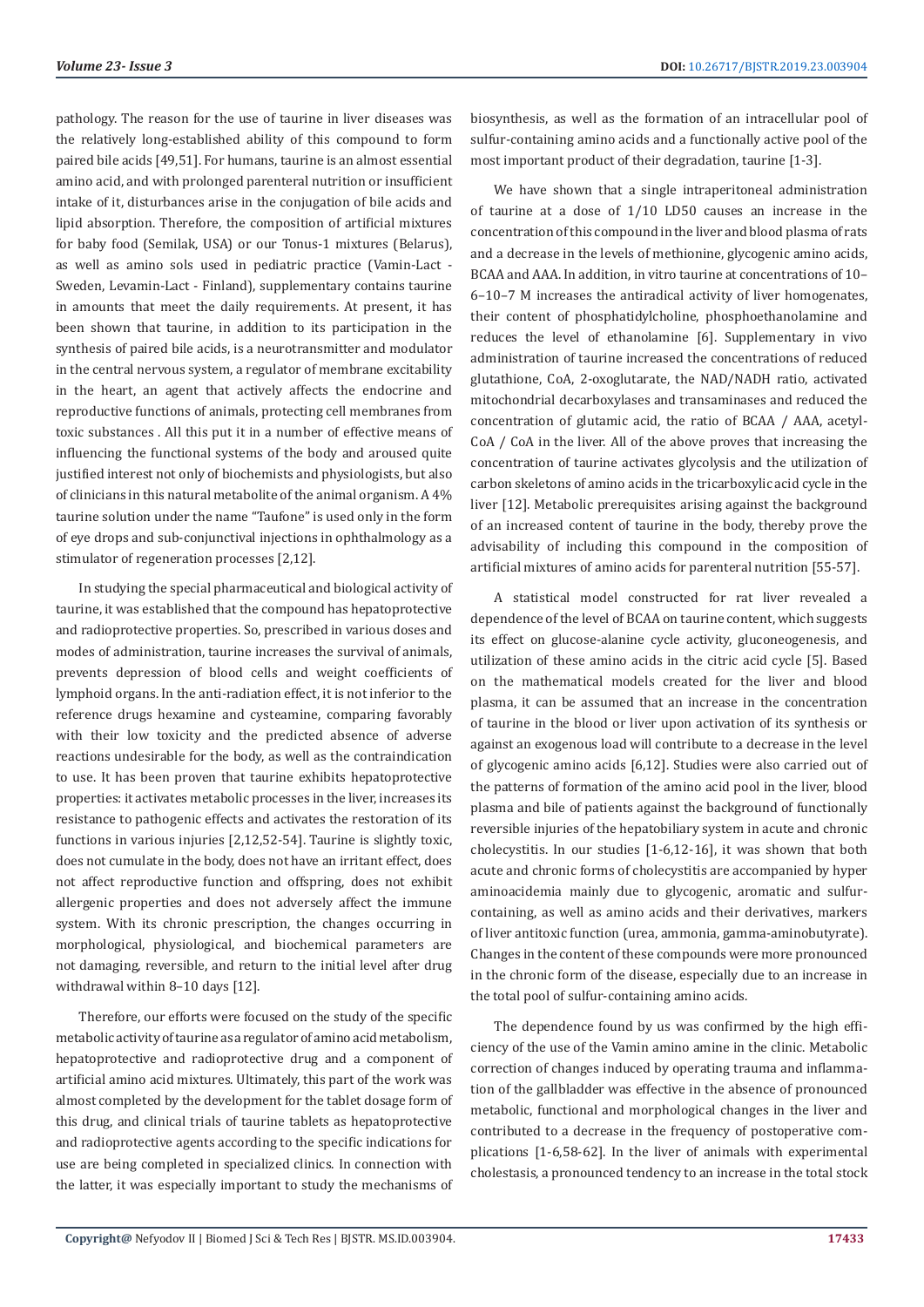of free amino acids was observed along with the almost fivefold decrease in the ratio of essential amino acids to non-essential (NE) ones. It is characteristic that these changes related primarily to glycogenic amino acids, a metabolic disturbance in which in the liver is one of the characteristic signs that occur even at early stages of hepatobiliary pathology. On enrichment of the stock with free sulfur-containing amino acids and their derivatives, a three-fold decrease in the Fisher index (BCAA/AAA) was clearly noticed [3].

An additional administration of taurine in experimental cholestasis had a normalizing effect on the levels of the studied compounds in the liver and blood plasma of animals. From the results reflecting the regularities of the formation of a pool of free amino acids in hepatocytes of control and experimental animals, it is obvious that the metabolic activity of hepatocytes isolated from the "cholestatic" liver was reduced with respect to de novo amino acid synthesis [5]. In the situation of experimental cholestasis, we revealed the general patterns of the formation of amino acid imbalance at the tissue (liver) and cellular (isolated hepatocytes) levels and found metabolic preconditions justifying the feasibility of including taurine in the composition of artificial mixtures of amino acids for parenteral nutrition in extrahepatic cholestasis [12]. The patterns of formation of the amino acid pool underdeveloped liver failure were studied by us at the stages of surgical elimination of biliary hypertension in 147 patients with subhepatic jaundice. The amino acid imbalance in the blood plasma of this group of patients was characterized by hyper aminoacidemia that was in equal measure due to both NEAA and EAA, a drastic decrease in the concentration of BCAA and a reduction in the ratio of BCAA /AAA.

Characteristic of blood plasma was a dramatic increase in the concentration of sulfur-containing amino acids or formation of paired compounds with bile acids or amino acids. Changes in the content of the studied compounds in the liver due to its insufficiency as a whole indicate an inhibition of reactions of amino acid synthesis in the liver, their entry into bile, and a decrease in the activity of enterohepatic recirculation [4]. Thus, extrahepatic cholestasis under developing liver failure is characterized by a pronounced amino acid imbalance which is formed mainly due to a change in the levels of glycogenic and sulfur-containing amino acids. A linear discriminant analysis of the amino acid pool of liver biopsy samples of these patients showed that, despite the increase in the content of precursors, the level of taurine did not essentially differ from the control values. Obviously, in such a situation, an increase in the concentration of taurine in the liver can be achieved only due to its exogenous administration. Mathematical modeling of the formation of the free amino acid pool in the liver justifies the feasibility of additional exogenous administration of taurine in hepatobiliary pathology [12].

From the first day after application of a laparoscopic cholecystomy, it turned out that the introduction into the bile ducts of 60 ml of a 4% solution of taurine (Taufone), dissolved

in 500 ml of an isotonic solution of sodium chloride, under the pressure of a 140-180 mm water column in combination with intravenous administration of 400 ml Polyamine led to controlled decompression, correction of amino acid imbalance and a significant decrease in the manifestations of liver failure [1]. Thus, against the background of functionally reversible or morphological changes in the liver combined with hepatobiliary pathology, qualitatively similar metabolic disorders are formed in humans, leading to an amino acid imbalance and an increase in the concentration of sulfur-containing, aromatic and glycogenic amino acids in the liver and blood plasma.

### **Conclusion**

Based on the results, we substantiated the effectiveness of using amino sols enriched with sulfur-containing amino acids or taurine to normalize the amino acid imbalance and the functional state of the liver, in order to diagnose and treat the initial stages of its damage. The changes in the level of free amino acids of the liver, blood plasma and bile are quite specific and informative for assessing the functional state of the liver, diagnosing and optimizing the metabolic correction of hepatobiliary pathology, and the prescription of taurine and special artificial mixtures of amino acids in the pathology studied aids in normalization of the amino acid imbalance and clinical and biochemical parameters as well as reduces the frequency of postoperative complications and the length of stay of patients in hospital.

### **Acknowledgement**

None.

### **Conflict of Interest**

No conflict of interest.

#### **References**

- 1. Nefyodov LI (1992) DSci dissertation abstract (biochemistry) Formation of the stock of free amino acids and their derivatives under conditions of metabolic imbalance. Institute of Radiobiology of the Academy of Sciences of Belarus, Minsk, p 32.
- 2. Nefyodov LI (1999) Mechanisms of regulatory effects and strategy of using amino acids and their derivatives as effective agents for metabolic therapy and medicinal preparations Proc of Internat. Symp. Biological activity and transport of drugs. L Nefydov, Grodno, (Eds.) pp. 189.
- 3. Nefyodov L (1998) Mechanisms of regulation of metabolic balance: results and prospects for the use of amino acids and their compositions as universal biologically active natural regulators of directional action and effective drugs. Vestsi NAS Belarus. Ser. bial navuk. pp. 61-69.
- 4. (1996) Amino Acids and Their Derivatives (chemistry, biochemistry, pharmacology, medicine), L Nefyodov (Eds.)., Proc of Internat. Symp; Grodno, p.125.
- 5. Nefyodov LI, Karavay PA, Karavay NL (2014) Regulatory action of free amino acids and development on the basis of highly of substances infusion solutions with pathogenetic deterministic composition. Laboratory diagnosis Eastern Europe 3: 111-115.
- 6. [Nefyodov LI \(2010\) The results of biochemical research and development](http://www.nil.grsu.by/index.php?page=index.) [of nitrogen-containing compounds of natural origin: methodology of](http://www.nil.grsu.by/index.php?page=index.) [exploitation of biological properties as universal natural regulators of](http://www.nil.grsu.by/index.php?page=index.) [metabolism and drugs.](http://www.nil.grsu.by/index.php?page=index.)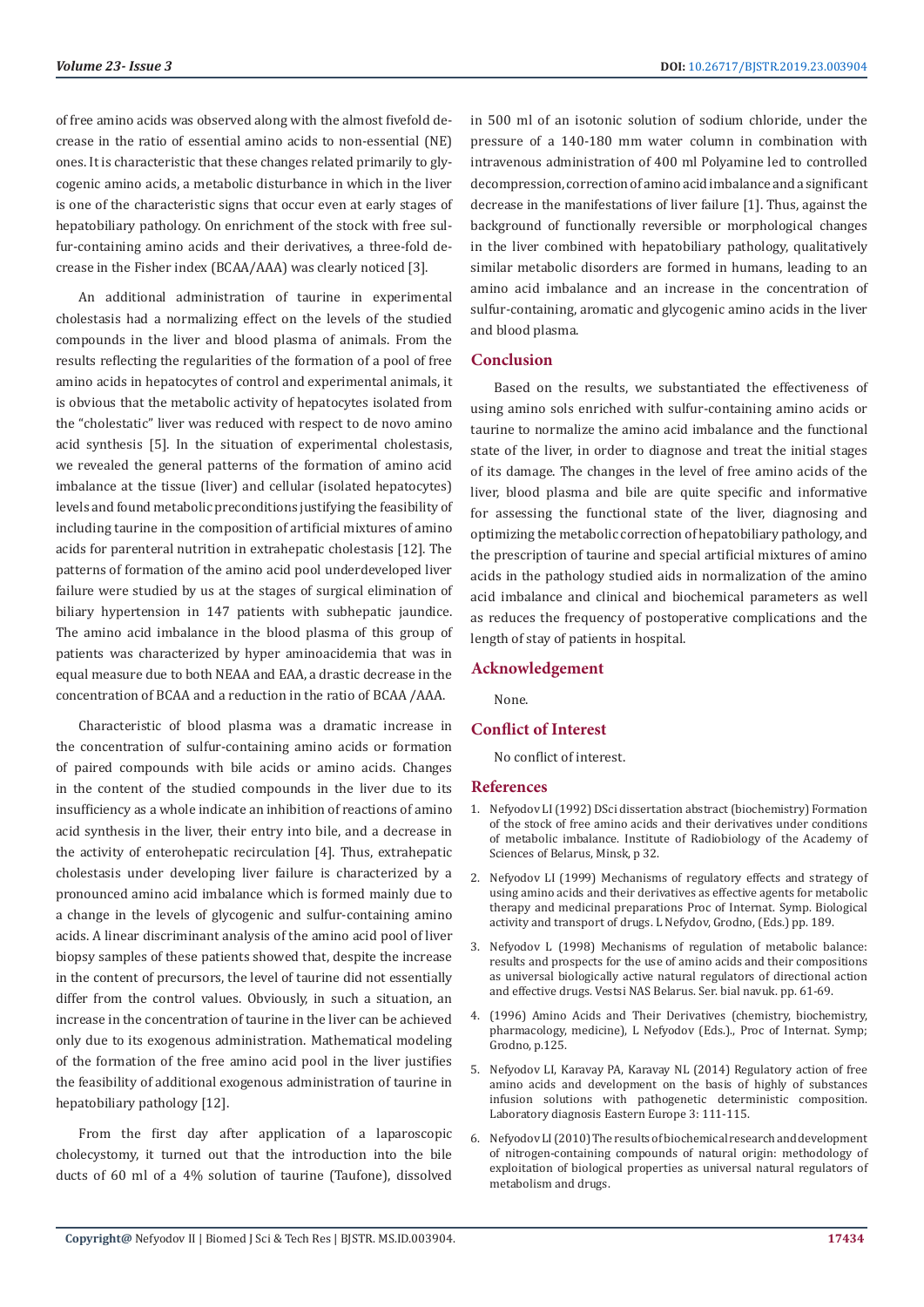- 7. (1992) Wrights Liver and Biliary Disease (Pathophysiology, Diagnosis and Management),(Eds.), GH Millward Sadler, R Wright, MJP Arthur Trird, (Eds.)., W.B. Saunders Company, Ltd, USA, 1-2: p.1540 .
- 8. (1992) Schaffner F, Cholestasis In "Wright`s Liver and Biliary Discase", GH Milward Sadler, R Wrigth, MJP Arthur, (Eds.)., pp. 371-396.
- 9. (1990) Amino Acids (Chemistry, Biology, Medicine). Lubec C, Rosental JA, (Eds.)., Escom, NY, USA, pp. 1196.
- 10. [Shadi S, Yarandi, Vivian M, Zhao Gautam Hebbar, Thomas R Zieglera](http://www.ncbi.nlm.nih.gov/entrez/eutils/elink.fcgi?dbfrom=pubmed&retmode=ref&cmd=prlinks&id=21076291)  [\(2011\) Amino acid composition in parenteral nutrition: what is the](http://www.ncbi.nlm.nih.gov/entrez/eutils/elink.fcgi?dbfrom=pubmed&retmode=ref&cmd=prlinks&id=21076291)  [evidence? Curr Opin Clin Nutr Metab Care 14\(1\): 75-82.](http://www.ncbi.nlm.nih.gov/entrez/eutils/elink.fcgi?dbfrom=pubmed&retmode=ref&cmd=prlinks&id=21076291)
- 11. Nefyodov LI (2001) Planowa regulacja równowagi metabolizmu aminokwasami i strategia ich zastosowania w jakości nowych efektywnych preparatów leczniczych, XXXVII Zjazd Polskiego towarzystwa biochemicznego. Torun, 10-14 IX 2001. s.327
- 12. Nefyodov L (1999) Taurine (biochemistry, pharmacology, medical application) Grodno RIPH. p. 145.
- 13.(1999) Biological activity and transport of drugs. L Nefyodov, (Eds.)., Proc of Internat Symp, Grodno. p.189.
- 14.(2000) VI Ordinary General Assembly Society of Biochemistry of Belarus. L Nefyodov, (Eds.)., Proc of Internat. Symp; Grodno. p. 225.
- 15.(2001) Amino acids and their derivatives in biology and medicine. L Nefyodov (Eds.)., Proc of Internat. Symp, Grodno. p. 124.
- 16. Karavay PA, Nefyodov LI, Karavay NL (2016) Amino acids in Metabolomics: Perspective for the Use of Regulatory effects of Fee Amino Acids in the Creation on their Basis of Infusion Solutions//International Journal of Hematology & Therapy 2: 1-2.
- 17. [Da Young Lee, Eun Hee Kim \(2019\) Therapeutic Effects of Amino Acids](https://www.ncbi.nlm.nih.gov/pmc/articles/PMC6619856/)  [in Liver Diseases: Current Studies and Future Perspectives J Cancer Prev](https://www.ncbi.nlm.nih.gov/pmc/articles/PMC6619856/)  [24\(2\): 72-78.](https://www.ncbi.nlm.nih.gov/pmc/articles/PMC6619856/)
- 18. [Meijer AJ \(2003\) Amino acids as regulators and components of non](https://www.ncbi.nlm.nih.gov/pubmed/12771365)[proteinogenic pathways. J Nutr 133\(6\): 2057S–62S.10.1093.](https://www.ncbi.nlm.nih.gov/pubmed/12771365)
- 19. Wolf PL (1999) Biochemical diagnosis of liver disease. Indian J Clin Biochem 14: 59-90.10.1007/BF02869152.
- 20. [Freudenberg A, Petzke KJ, Klaus S \(2013\) Dietary L-leucine and L-alanine](https://www.ncbi.nlm.nih.gov/pubmed/22847780)  [supplementation have similar acute effects in the prevention of high-fat](https://www.ncbi.nlm.nih.gov/pubmed/22847780)  [diet-induced obesity. Amino Acids 44\(2\): 519-528.](https://www.ncbi.nlm.nih.gov/pubmed/22847780)
- 21. [Wu G \(2013\) Functional amino acids in nutrition and health. Amino](https://www.ncbi.nlm.nih.gov/pubmed/23595206)  [Acids 45: 407-411.](https://www.ncbi.nlm.nih.gov/pubmed/23595206)
- 22. [Wu G, Wu Z, Dai Z, Yang Y, Wang W, et al. \(2013\) Dietary requirements](https://www.ncbi.nlm.nih.gov/pubmed/23247926)  [of "nutritionally non-essential amino acids" by animals and humans.](https://www.ncbi.nlm.nih.gov/pubmed/23247926)  [Amino Acids 44\(4\): 1107-1113.](https://www.ncbi.nlm.nih.gov/pubmed/23247926)
- 23. Mato JM Mart[ínez Chantar ML, Lu SC \(2008\) Methionine metabolism](https://www.ncbi.nlm.nih.gov/pubmed/18331185)  [and liver disease. Annu Rev Nutr 28: 273-293.](https://www.ncbi.nlm.nih.gov/pubmed/18331185)
- 24. [Young Suk Jung \(2015\) Metabolism of Sulfur-Containing Amino Acids](https://www.ncbi.nlm.nih.gov/pubmed/26133705)  [in the Liver: A Link between Hepatic Injury and Recovery J-STAGE](https://www.ncbi.nlm.nih.gov/pubmed/26133705)  [Biological and Pharmaceutical 38 \(7\): 971-914.](https://www.ncbi.nlm.nih.gov/pubmed/26133705)
- 25.(1990) Amino Acids (Chemistry, Biology, Medicine). Lubec C, Rosental JA, (Edn.)., Escom, NY, USA, pp. 1196.
- 26. [Chawla RK, Bankovsky HL, Calambos JT \(1990\) Biochemistry and](https://link.springer.com/article/10.2165/00003495-199000403-00010)  [Pharmacology of SAM and retionale for use in liver disease. Drugs 40](https://link.springer.com/article/10.2165/00003495-199000403-00010)  [\(3\): 98-110.](https://link.springer.com/article/10.2165/00003495-199000403-00010)
- 27. [Yose MM, Corales F, Martin Duce A \(1990\) Mechanisms and consequences](https://link.springer.com/article/10.2165/00003495-199000403-00006)  [of the imparied trans-sulfuration pathway in the liver deasese: path I.](https://link.springer.com/article/10.2165/00003495-199000403-00006)  [Biochemical applications. Drugs 40 \(3\): 58-64.](https://link.springer.com/article/10.2165/00003495-199000403-00006)
- 28. [Kaye GL \(1990\) Metabolism of Exogenous SAM in patients with liver](https://www.ncbi.nlm.nih.gov/pubmed/2081477)  [disease. Drugs 40 \(3\): 124-128.](https://www.ncbi.nlm.nih.gov/pubmed/2081477)
- 29. Placencia C, Careia MA, Torres C (1991) Efficacy of parenteral SAM in a case of intrahepatic cholestasis, induced by total parenteral nutrition. J Hepatol 13 (2): 104-110.
- 30. NefyodovLI (2001) Target oriented regulation of metabolic equilibrium by amino acids and strategy of their application as drugs with directional effects. L.I. Nefyodov (Eds.)., XXXVII Zjazd Polskiego towarzystwa biochemicznego, Torun, 10-14 IX: p. 327.
- 31. [Berlanga A, Guiu Jurado E, Porras JA, Auguet T \(2014\) Molecular](https://www.ncbi.nlm.nih.gov/pubmed/25045276) [pathways in non-alcoholic fatty liver disease.](https://www.ncbi.nlm.nih.gov/pubmed/25045276) Clin Exp Gastroenterol 7: [221-239.](https://www.ncbi.nlm.nih.gov/pubmed/25045276)
- 32. [Dejong CH, Van de Poll MC, Soeters PB, Jalan R, Olde Damink SW](https://www.ncbi.nlm.nih.gov/pubmed/17513430) (2007) [Aromatic amino acid metabolism during liver failure.](https://www.ncbi.nlm.nih.gov/pubmed/17513430) J Nutr [137\(6\): 1579S–85S; discussion 1597S-8S.10.1093.](https://www.ncbi.nlm.nih.gov/pubmed/17513430)
- 33. [Brosnan JT \(2001\) Amino acids, then and now: a reflection on Sir Hans](https://www.ncbi.nlm.nih.gov/pubmed/11895074) [Krebs' contribution to nitrogen metabolism.](https://www.ncbi.nlm.nih.gov/pubmed/11895074) IUBMB Life 52(6): 265-270.
- 34. [Tajiri K, Shimizu Y \(2018\) Branched-chain amino acids in liver diseases.](https://www.ncbi.nlm.nih.gov/pmc/articles/PMC6088198/) [Transl Gastroenterol Hepatol 3: 47.](https://www.ncbi.nlm.nih.gov/pmc/articles/PMC6088198/)
- 35. Abumrad NN, Geer R, Blair J (1990) Sources of hepatic Glutamine synthesis in vivo. Biol Chem 371: 291-305.
- 36. [Aebi S, Lautenburg BH \(1991\) Hepatic Glutathione is regulated by the](https://www.journal-of-hepatology.eu/article/0168-8278(91)91001-W/fulltext) [availability at Cysteine and not by feedback inhibition. J of Hepatol 13](https://www.journal-of-hepatology.eu/article/0168-8278(91)91001-W/fulltext)  $(2): 3.$
- 37. Ballatori N (1990) Hepatic transport and interorgan metabolism of Glutathione. Biol Chem 371: 291-305.
- 38. Bazon P (1990) Plasmopheresis and BCAA in the therapy of hepatic encephalopathy. Therapy of Hepatobiliary Deseases. Halle p. 29.
- 39.(1986) Chronic Liver Disease. Dianzani MU, Gentilini P, (Eds.)., Karger, Basel, pp.398.
- 40. Erikson LS (1992) BCAA in the treatment of hepatic encephalopathy. Therapy of liver diseases Rodes J, Arroyoy (Eds.)., Doyma pp. 292-301.
- 41. [Haussinger D \(1990\) Nitrogen metabolism in liver: structure and](https://www.ncbi.nlm.nih.gov/pmc/articles/PMC1131284/) [functional organization and physiological relevance. Biochem J 267\(2\):](https://www.ncbi.nlm.nih.gov/pmc/articles/PMC1131284/) [281-290.](https://www.ncbi.nlm.nih.gov/pmc/articles/PMC1131284/)
- 42. Reichen J (1992) Treatment of galdstones and cholestasis: introduction. Therapy in liver disorders, Rodes J, Aroya V, (Eds.)., Doyma, pp. 41-44.
- 43. [Shlenker T, Readsch R, Plachky J \(1991\) Glycine and Taurine conjugation](https://www.journal-of-hepatology.eu/article/0168-8278(91)91652-W/fulltext) [of URSO excreted into bile during infusion of unconjugated URSO in rat.](https://www.journal-of-hepatology.eu/article/0168-8278(91)91652-W/fulltext) [J Hepatol 13 \(2\): 170.](https://www.journal-of-hepatology.eu/article/0168-8278(91)91652-W/fulltext)
- 44. [Sholmerich J, Holstege A \(1990\)Aetiology and Pathophysiology of](https://www.ncbi.nlm.nih.gov/pubmed/2081479) [Chromic Liver Disorders. Druga 40 \(3\): 3-22.](https://www.ncbi.nlm.nih.gov/pubmed/2081479)
- 45. Smith RJ, Wilmore DW (1990) Glutamine metabolism and glutamine requirements: implications for parenteral and enteral nutrition. Biol Chem 371: 291-305.
- 46. [Stavinoha MW, Soloway RD \(1990\) Current Therapy of Chronic Liver](https://link.springer.com/article/10.2165/00003495-199039060-00002) [Disease. Drugs 39 \(6\):814-840.](https://link.springer.com/article/10.2165/00003495-199039060-00002)
- 47.(1978) Taurine and Neurological Disorders. Barbeau A, Nuxtable A, (Edn.)., Raven Press, NY, USA, pp. 468.
- 48. Therapy liver disorders, Rodes J, Aroya V, Doyma, (Eds.)., Spain, pp. 451.
- 49. Zenezoli ML (1992) Pathophysiology of hepatic encephalopathy. Therapy of Liver Disorders, Rodes J, Arroyo V, Doyma, (Eds.)., pp. 270- 276.
- 50. [Da Young Lee, Eun Hee Kim \(2019\) Therapeutic Effects of Amino Acids](https://www.ncbi.nlm.nih.gov/pmc/articles/PMC6619856/) [in Liver Diseases: Current Studies and Future Perspectives / Journal of](https://www.ncbi.nlm.nih.gov/pmc/articles/PMC6619856/) [Cancer Prevention 24\(2\): 72-78.](https://www.ncbi.nlm.nih.gov/pmc/articles/PMC6619856/)
- 51. [Berlanga A, Guiu Jurado E, Porras JA, Auguet T \(2014\) Molecular](https://www.ncbi.nlm.nih.gov/pubmed/25045276) [pathways in non-alcoholic fatty liver disease. Clin Exp Gastroenterol 7:](https://www.ncbi.nlm.nih.gov/pubmed/25045276) [221-239.](https://www.ncbi.nlm.nih.gov/pubmed/25045276)
- 52. [Wu G \(2009\) Amino acids: metabolism, functions, and nutrition. Amino](https://www.ncbi.nlm.nih.gov/pubmed/19301095) [Acids 37\(1\): 1-17.](https://www.ncbi.nlm.nih.gov/pubmed/19301095)
- 53. [Lukey MJ, Katt WP, Cerione RA \(2017\) Targeting amino acid metabolism](https://www.ncbi.nlm.nih.gov/pubmed/27988359) [for cancer therapy. Drug Discov Today 22\(5\): 796-804.](https://www.ncbi.nlm.nih.gov/pubmed/27988359)